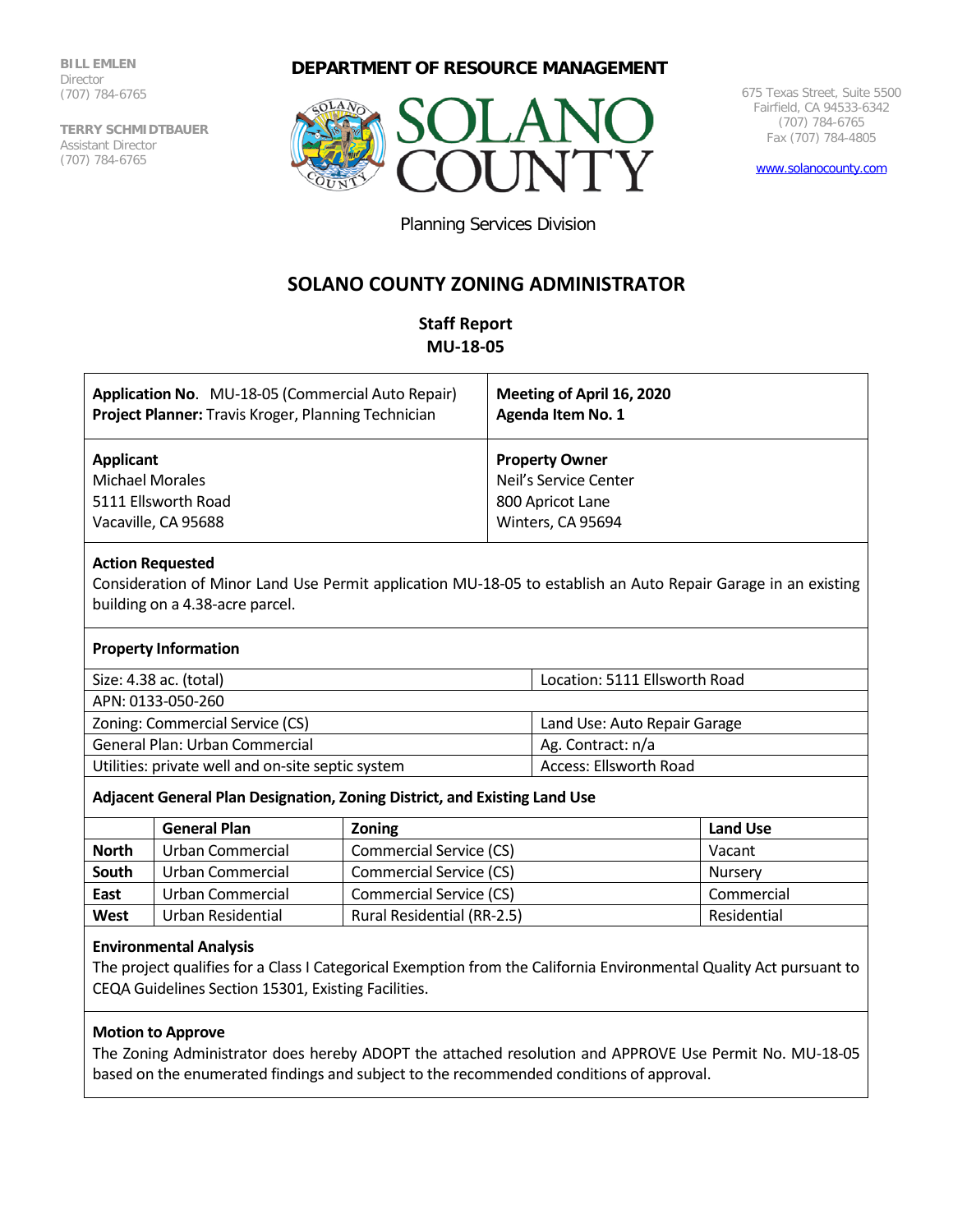## **BACKGROUND**

The addresses listed as associated with this parcel are: 5105, 5107, 5109, 5111, 5113, 5115, 5117, 5119, 5121, and 5123 Ellsworth Road. The existing development on this parcel consists of 6 commercial buildings, and Solano County records show that the following Building Permits have been approved for this parcel:

| <b>Permit Number</b> | <b>Description</b>               | Date      |
|----------------------|----------------------------------|-----------|
| B-5607               | Addition                         | 5/18/1960 |
| B-2846               | Flag Pole, 60'                   | 8/25/1983 |
| B9700095             | New prefab commercial office     | 4/23/1997 |
| BT95-8245            | <b>Commercial Remodel/Repair</b> | 6/19/1996 |
| B9900214             | 24x30 tuff shed                  | 2/21/1999 |
| B-829                | Warehouse                        | 6/22/1978 |
| B-1411               | Agricultural building            | 9/21/1979 |
| B-1186               | Warehouse                        | 5/8/1979  |

### **SETTING**

The subject property consists of 4.38 acres of land, fronting on Ellsworth Road in unincorporated Vacaville. The surrounding parcels are developed with residential and commercial structures and uses.

#### **PROJECT DESCRIPTION**

The applicant has applied for a Minor Land Use permit to operate an Auto Repair Garage in an existing commercial structure

No other changes to the site or land use are proposed.

### **LAND USE CONSISTENCY**

The parcel is designated Urban Commercial by the Solano County General Plan Land Use Diagram. Urban Commercial is for properties which will ultimately develop in an incorporated city. The property has developed historically under its Commercial Service (CS) District zoning classification which is not consistent with the Urban Commercial general plan designation. The CS Zoning District and the existing development pre-date the general plan. Since the City of Vacaville is not ready to annex this area for further development, the County continues to permit development consistent with the Commercial-Service Zoning District regulations. The commercial service uses would be consistent with urban commercial type uses in terms of traffic circulation, population density and intensity and other characteristics of commercial land uses."

The subject site is zoned Commercial Service (CS). Within this district, Automobile Repair Garages are allowed subject to Section 28.74.10 (A) & (B)(3) of the Solano County Code. These general requirements address access and avoidance of public nuisance.

#### **ENVIRONMENTAL ANALYSIS**

The project qualifies for a Class I Categorical Exemption from the California Environmental Quality Act pursuant to CEQA Guidelines Section 15301, Existing Facilities.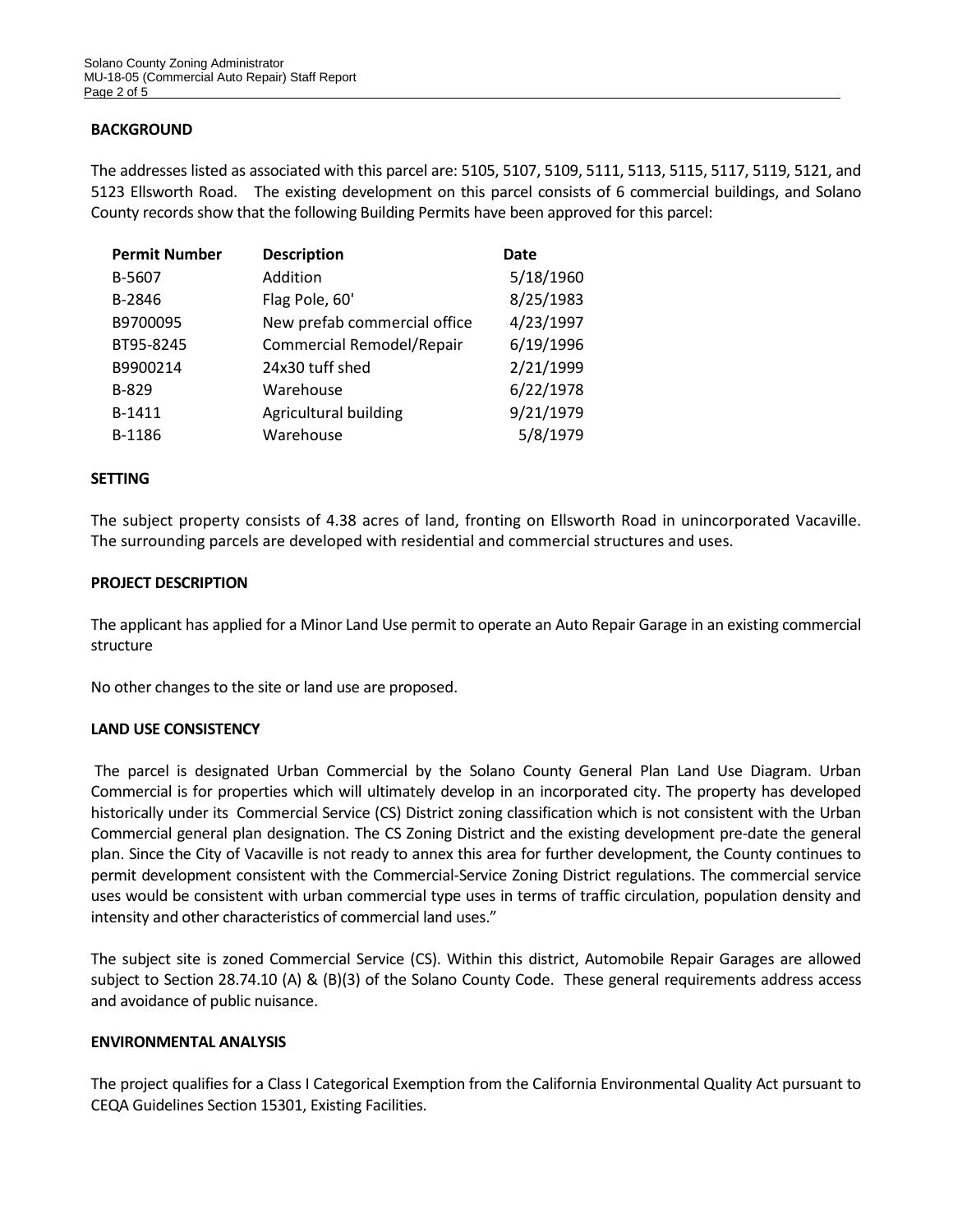Aerial images show that the parcel is developed with 6 commercial warehouse type structures, with similar development on the parcels to the south and east.

## **RECOMMENDATION**

Staff recommends that the Zoning Administrator **ADOPT** the mandatory and suggested findings, and **APPROVE** Use Permit No. MU-18-05, subject to the recommended conditions of approval.

## **MINOR USE PERMIT MANDATORY FINDINGS**

**1. That the establishment, maintenance or operation of the use or building is in conformity to the General Plan for the County with regard to traffic circulation, population densities and distribution, and other aspects of the General Plan considered by the Zoning Administrator to be pertinent.**

 The parcel is designated Urban Commercial by the Solano County General Plan Land Use Diagram. Urban Commercial is for properties which will ultimately develop in an incorporated city. The property has developed historically under its Commercial Service (CS) District zoning classification which is not consistent with the Urban Commercial general plan designation. The CS Zoning District and the existing development pre-date the general plan. Since the City of Vacaville is not ready to annex this area for further development, the County continues to permit development consistent with the Commercial-Service Zoning District regulations. The commercial service uses would be consistent with urban commercial type uses in terms of traffic circulation, population density and intensity and other characteristics of commercial land uses."

# **2. Adequate utilities, access roads, drainage and other necessary facilities have been or are being provided.**

The site is provided with water by an existing on-site private well and sewer service by an on-site sewage disposal system. Access is proposed via encroachment off Ellsworth Road.

**3. The subject use will not, under the circumstances of this particular case, constitute a nuisance or be detrimental to the health, safety, peace, morals, comfort or general welfare of persons residing or working in or passing through the neighborhood of such proposed use or be detrimental or injurious to property and improvements in the neighborhood or to the general welfare of the County.**

As conditioned, the proposed Automobile Repair Garage use will not constitute a nuisance to surrounding properties, nor will it be detrimental to the health, safety, or welfare of County residents.

### **ADDITIONAL FINDINGS**

**4.** The project qualifies for a Class I Categorical Exemption from the California Environmental Quality Act pursuant to CEQA Guidelines Section 15301, existing facilities.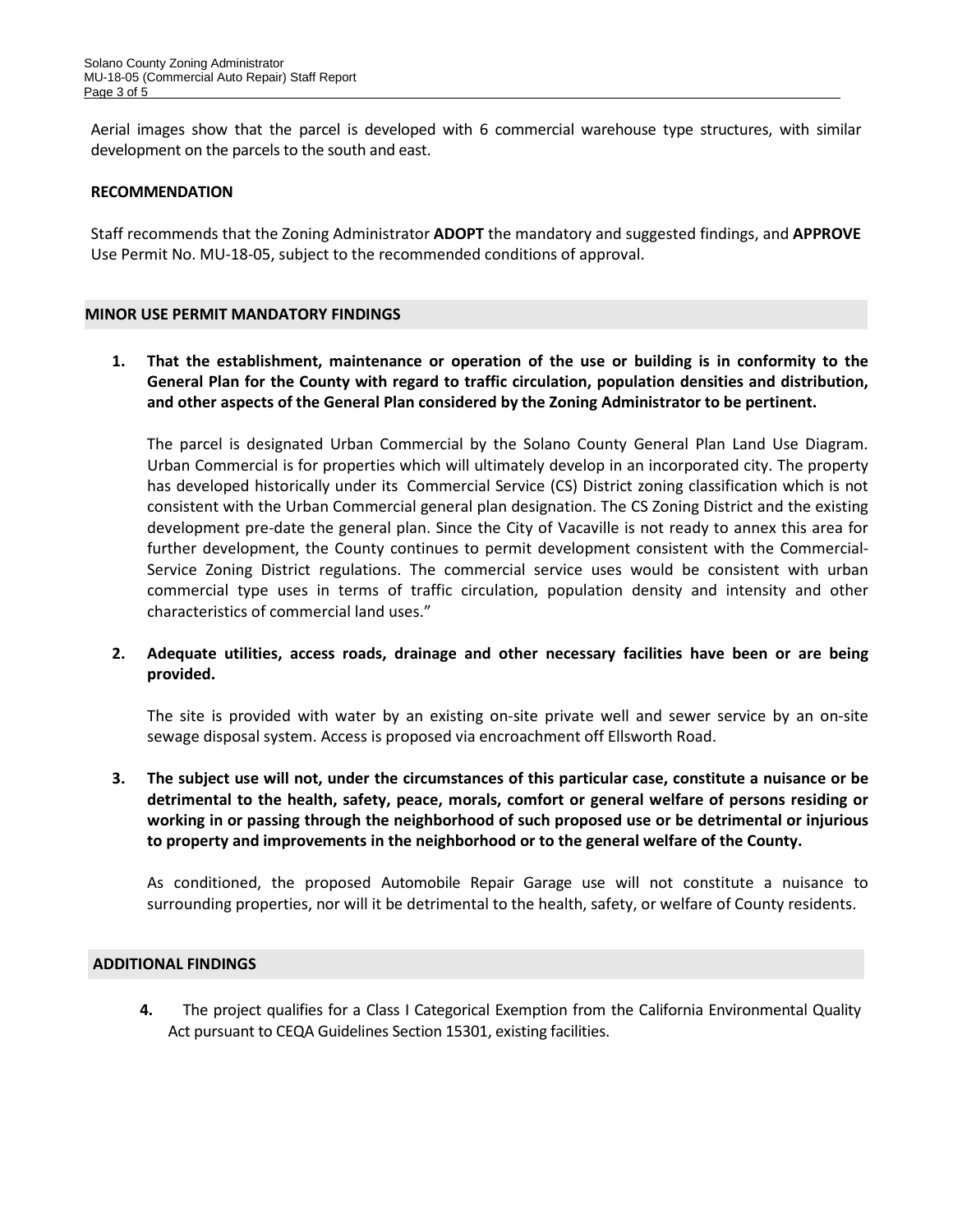#### **CONDITIONS OF APPROVAL**

## **General**

- 1. The above use shall be established in accord with the application materials and development plans as submitted with MU-18-05 filed November 13, 2018 and as approved by the Solano County Zoning Administrator.
- 2. This Auto Repair Garage business will be conducted as described in the project description. Any change of use, expansion, or construction of additional structures may require a revision to this permit or a new permit.
- 3. A current Solano County Business License will be maintained for the life of the business.
- 4. The business shall be conducted entirely indoors, with the exception of outdoor storage of vehicles and trailers associated with the business within the fenced area to the north of the building.

# **Building and Safety Division**

- 5. While the following comments are not all inclusive, they will act as a guideline for the requirements for the construction of any buildings or structures on the site now and in the future. These comments are not required on the application plan for the Use Permit, but (4) sets of plans will be required to be submitted to reflect all of the requirements in the latest edition of the codes adopted by the State of California and Solano County at the time of a construction permit application. These requirements, as well as all other required code requirements, shall be reflected on all construction drawings submitted for permit through Solano County Building Division.
- 6. The Building and any site improvements shall be designed using the 2016 California Building Standards Codes including the mandatory measures found in the new 2016 California Green Building Code, Chapter(s) 1, 2, 3, 5, 6, 7, 8, and A5 for Voluntary Measures.
- 7. Prior to any construction or improvements taking place, a Building Permit Application shall first be submitted as per the 2019 California Building Code, or the most current edition of the code enforced at the time of building permit application. **"Any owner or authorized agent who intends to construct, enlarge, alter, repair, move, demolish, or change the occupancy of a building or structure, or to erect, install, enlarge, alter, repair, remove, convert or replace any electrical, gas, mechanical or plumbing system, the installation of which is regulated by this code, or to cause any such work to be done, shall first make application to the building official and obtain the required permit."**
- 8. Plans and Specifications shall meet the requirements as per Section 105 of the 2016 California Building Code. **"Construction documents, statement of special inspections and other data shall be submitted in one or more sets with each permit application. The construction documents shall be prepared by a registered design professional where required by the statutes of the jurisdiction in which the project is to be constructed. Where special conditions exist, the building official is authorized to require additional construction documents to be prepared by a registered design professional." Construction documents shall be of sufficient clarity to indicate the location, nature and extent of the work proposed and show in detail that it will conform to the provisions of this code and relevant laws, ordinances, rules and regulations, as determined by the building official."**